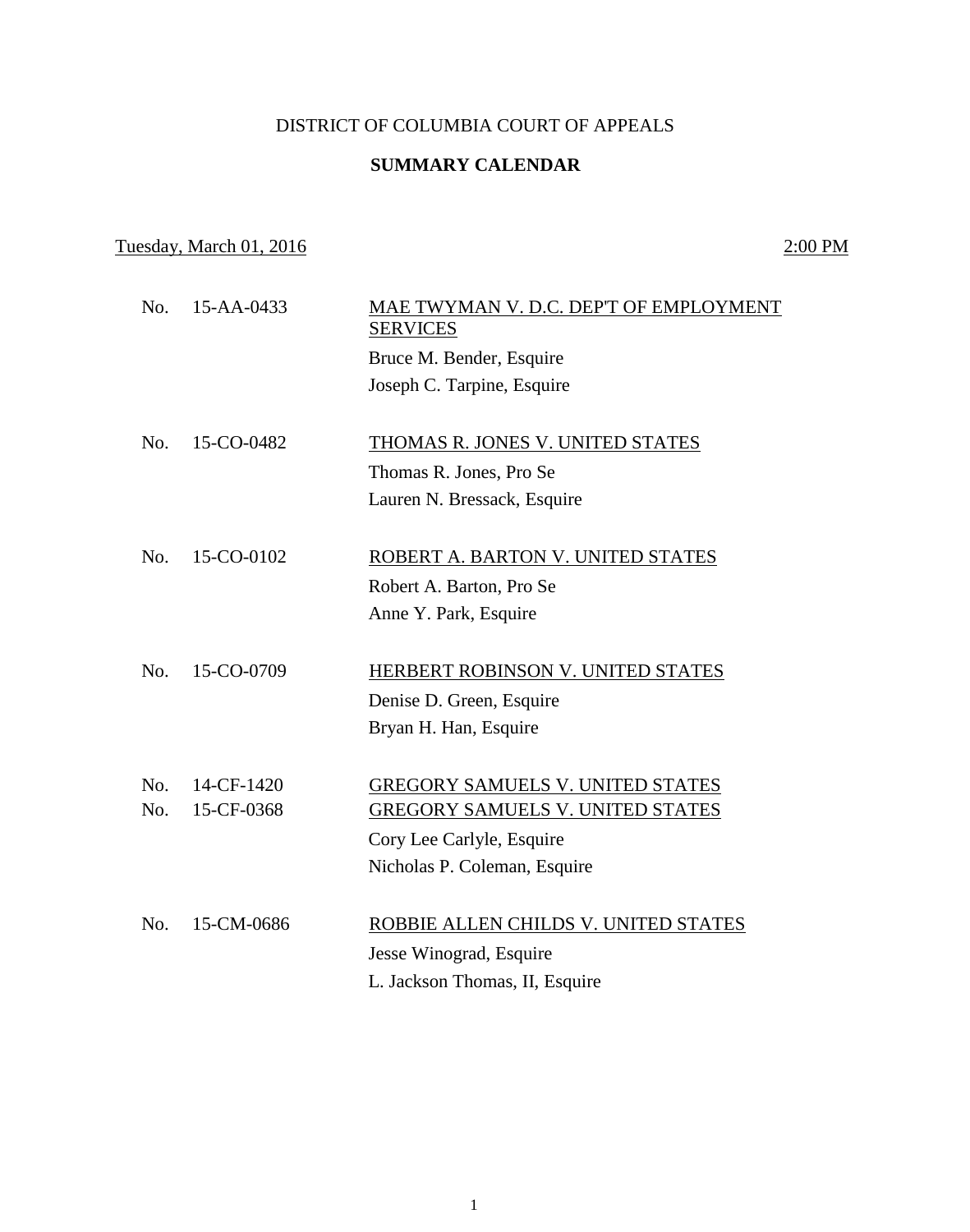# No. 14-CF-1260 CHARLES E. WILKINS V. UNITED STATES James E. Drew, Esquire Karen P. Seifert, Esquire No. 14-CM-0598 JEFFREY JOHNSON V. UNITED STATES Joseph A. Scrofano, Esquire Thomas G. Burgess, Esquire No. 15-BG-0985 IN RE: SEAN MCMULLEN BAR REGISTRATION NO. 980333 William R. Ross, Esquire Timothy J. Battle, Esquire No. 15-PR-0693 ESTATE OF PRISCILLA MELBY V. WELLS FARGO BANK, NA Dorene Haney, Esquire Elizabeth Nowinski, Esquire

 No. 15-AA-0596 EARL S. WILSON V. D.C. DEP'T OF EMPLOYMENT **SERVICES** Matthew J. Peffer, Esquire Sarah O. Rollman, Esquire

| No. 15-AA-0314 | SAMUEL WOODS V. D.C. DEP'T OF EMPLOYMENT<br><b>SERVICES</b> |
|----------------|-------------------------------------------------------------|
|                | David M. Schloss, Esquire                                   |
|                | Theresa M. Colwell, Esquire                                 |

Thursday, March 10, 2016 2:00 PM

| No. 15-CM-0389 | RODNEY E. BROWN V. UNITED STATES |
|----------------|----------------------------------|
|                | William Kovatch, Esquire         |
|                | Lauren N. Bressack, Esquire      |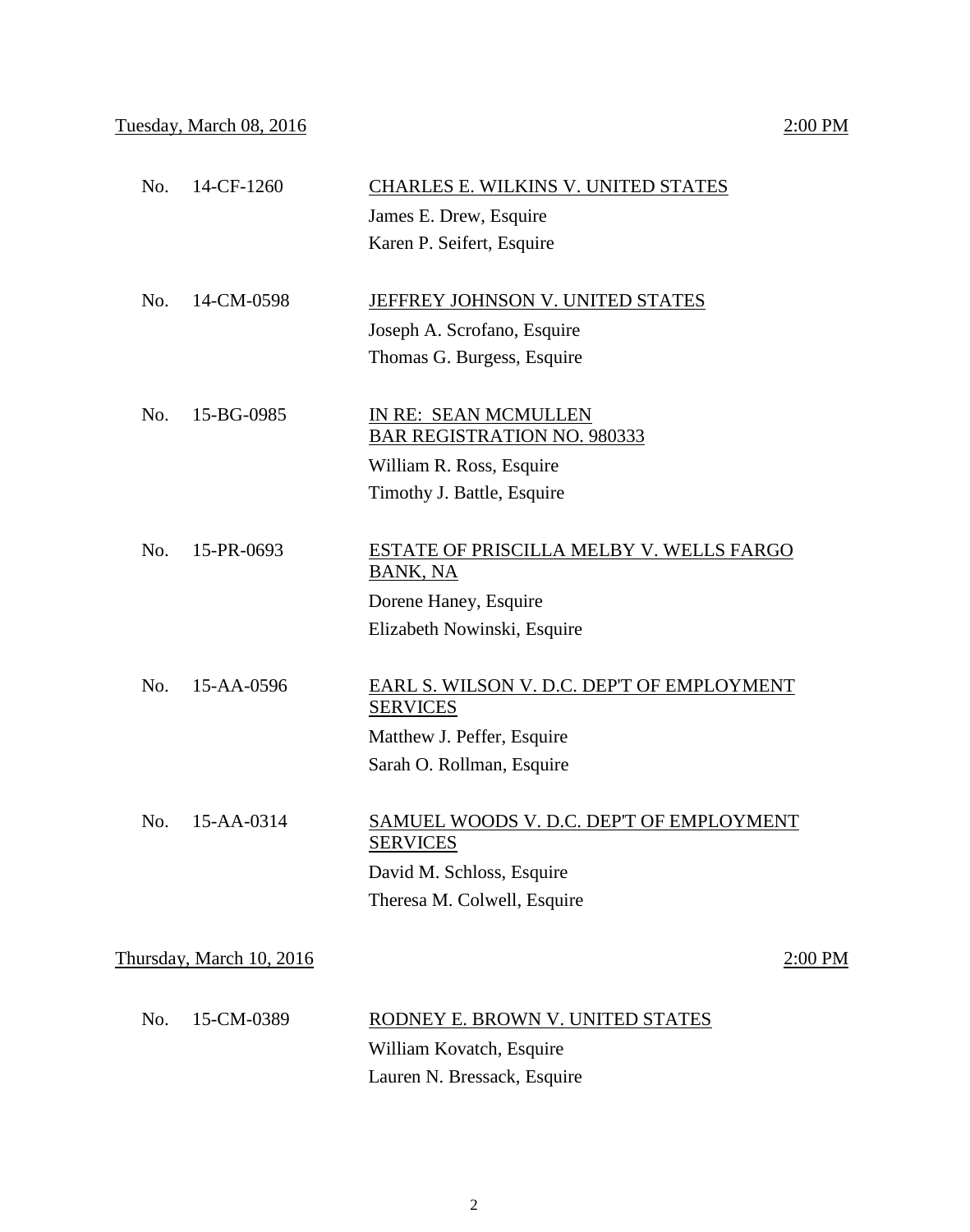| No.                                | 15-CO-0030 | CEDRICK LORENZO SHULER V. UNITED STATES                                                   |  |  |
|------------------------------------|------------|-------------------------------------------------------------------------------------------|--|--|
|                                    |            | Thomas T. Heslep, Esquire                                                                 |  |  |
|                                    |            | James A. Ewing, Esquire                                                                   |  |  |
|                                    |            |                                                                                           |  |  |
| No.                                | 13-FS-1509 | IN RE: J.W., APPELLANT                                                                    |  |  |
|                                    |            | Denise D. Green, Esquire                                                                  |  |  |
|                                    |            | Carlos A. Gutierrez, Esquire                                                              |  |  |
| No.                                | 15-AA-0001 | MICHAEL K. CHARLES V. WASHINGTON CONVENTION<br><b>CENTER</b>                              |  |  |
|                                    |            | Johnnie Louis Johnson, III, Esquire                                                       |  |  |
|                                    |            | Grace E. Speights, Esquire                                                                |  |  |
|                                    |            |                                                                                           |  |  |
| No.                                | 15-CV-0711 | ATIYA K. REEVES V. WASHINGTON METROPOLITAN<br>AREA TRANSIT AUTHORITY                      |  |  |
|                                    |            | Patrick G. Senftle, Esquire                                                               |  |  |
|                                    |            | Michael K. Guss, Esquire                                                                  |  |  |
| No.                                | 15-AA-0022 | UZOCHUKWU J. NWOKWU V. ALLIED BARTON<br><b>SECURITY SERVICE</b><br>Jacob Schuman, Esquire |  |  |
| Tuesday, March 15, 2016<br>2:00 PM |            |                                                                                           |  |  |
| No.                                | 15-CV-0997 | FLORENTINO RODRIGUEZ V. D.C. OFFICE OF<br><b>EMPLOYEE APPEALS</b>                         |  |  |
|                                    |            | John F. Pressley, Jr., Esquire                                                            |  |  |
| No.                                | 14-CO-1446 | TRACY D. VANDYKE V. UNITED STATES                                                         |  |  |
|                                    |            | Steven R. Kiersh, Esquire                                                                 |  |  |
|                                    |            | Jay Apperson, Esquire                                                                     |  |  |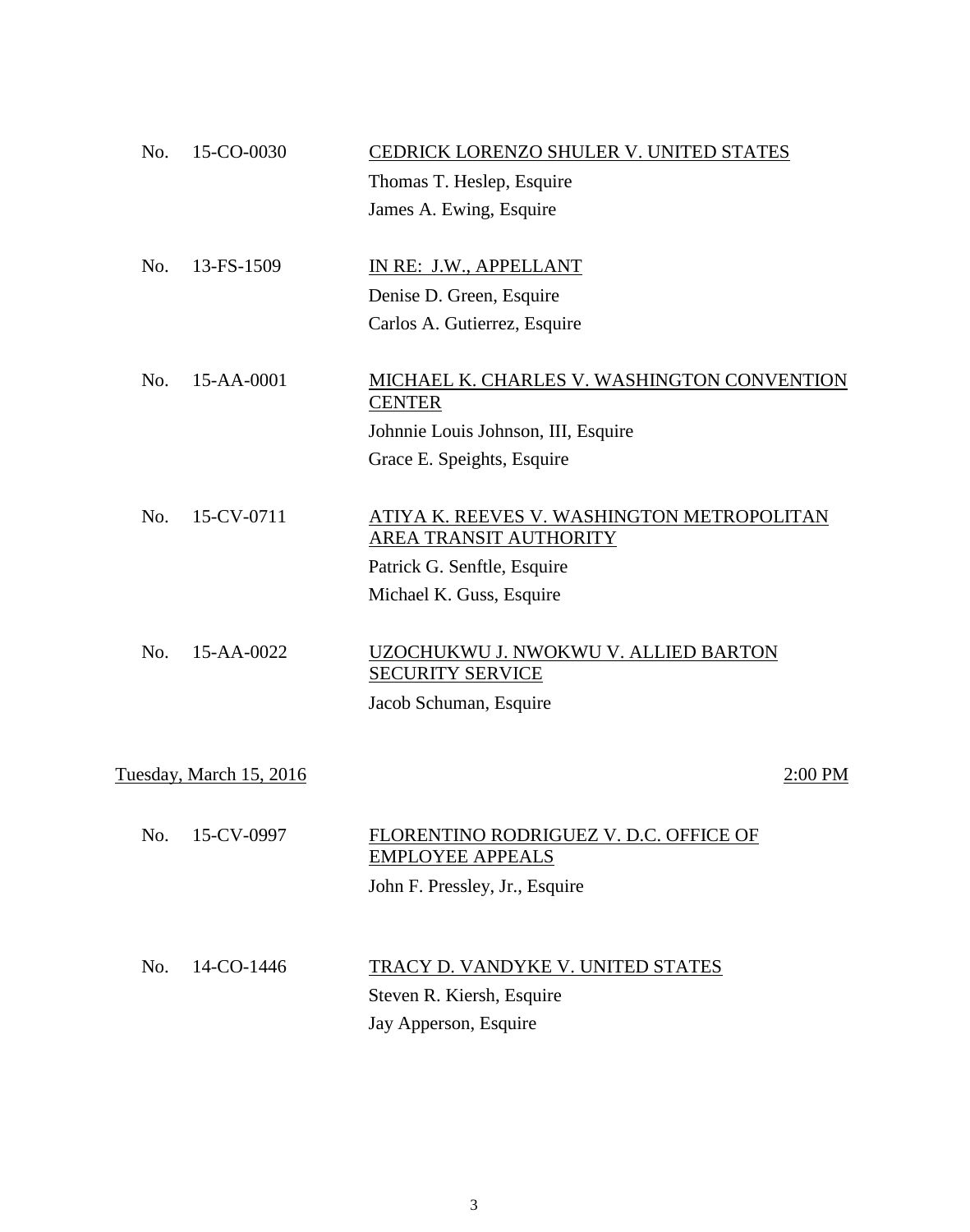| No. | 15-CO-0837               | DARRELL R. MOORE V. UNITED STATES                                  |
|-----|--------------------------|--------------------------------------------------------------------|
|     |                          | Darrell R. Moore, Pro Se                                           |
|     |                          | Ryan M. Malone, Esquire                                            |
| No. | 14-CO-0715               | ROBERT GARIBAY V. UNITED STATES                                    |
|     |                          | Stefanie Schneider, Esquire                                        |
|     |                          | Kristina L. Ament, Esquire                                         |
| No. | 14-CF-1343               | TRAVIS CORDELL MCCRAE V. UNITED STATES                             |
|     |                          | Robin M. Earnest, Esquire                                          |
|     |                          | Jay Apperson, Esquire                                              |
| No. | 15-CM-0554               | VINCENT PANNELL V. UNITED STATES                                   |
|     |                          | Stephanie Johnson, Esquire                                         |
|     |                          | Alyse I. Constantinide, Esquire                                    |
|     | Thursday, March 17, 2016 | $2:00$ PM                                                          |
| No. | 14-CF-0466               | LAFONTE CARLTON V. UNITED STATES                                   |
|     |                          | Thomas T. Heslep, Esquire                                          |
|     |                          | Kristina L. Ament, Esquire                                         |
| No. | 13-CO-0602               | <b>ODELL GRIFFIN V. UNITED STATES</b>                              |
| No. | 14-CO-0993               | <b>ODELL GRIFFIN V. UNITED STATES</b>                              |
|     |                          | Gregory Gardner, Esquire                                           |
|     |                          | Ann K. H. Simon, Esquire                                           |
| No. | 15-CF-0324               | CHRISTINA CHANELL BELT V. UNITED STATES                            |
|     |                          | Daria J. Zane, Esquire                                             |
|     |                          | Peter S. Smith, Esquire                                            |
| No. | 14-CV-1046               | <b>GERALD JEANDRON V. CATHOLIC UNIVERSITY OF</b><br><b>AMERICA</b> |
|     |                          | Gerald Jeandron, Pro Se                                            |
|     |                          | Cynthia Vancil Santoni, Esquire                                    |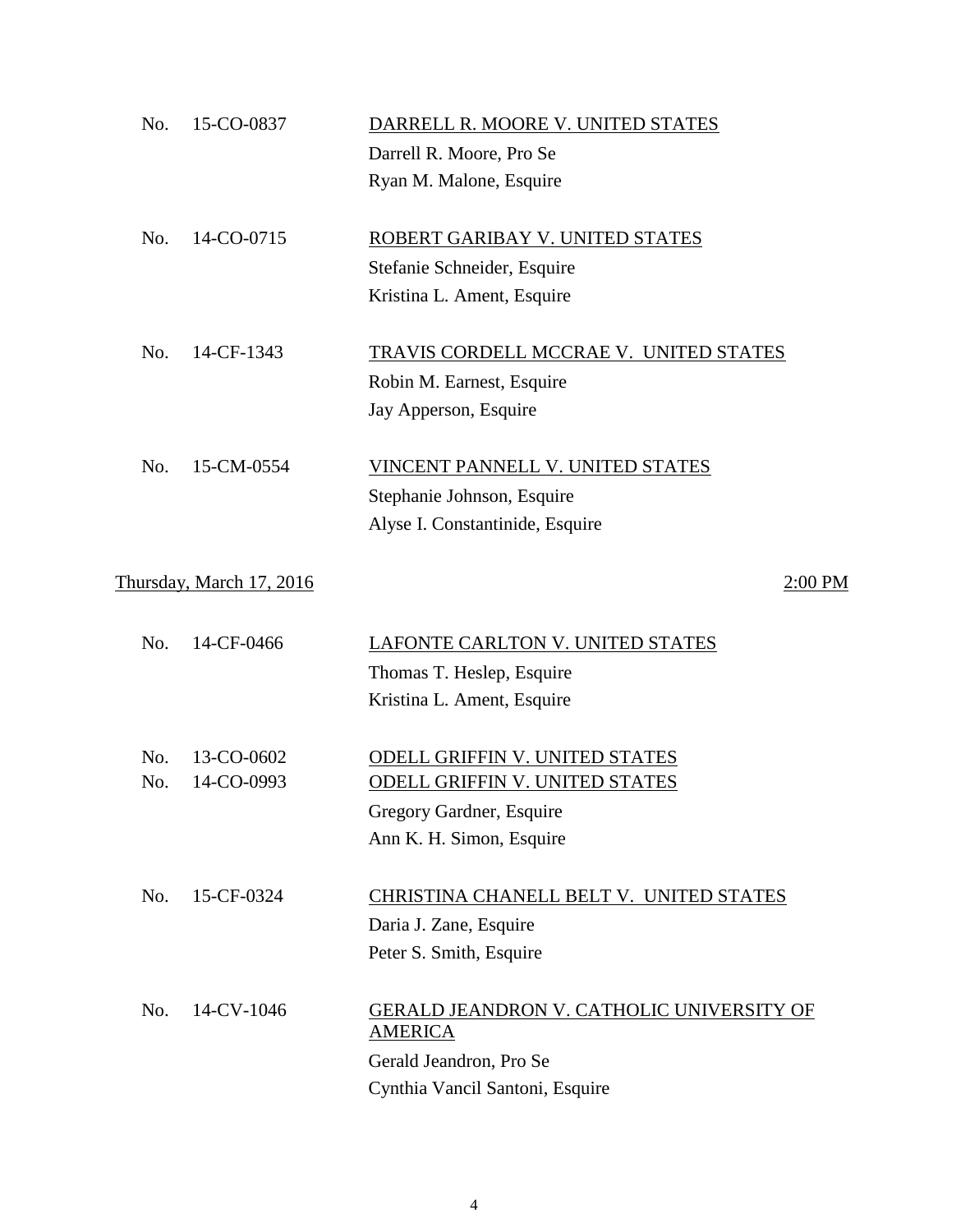|     | $No. 14$ -FM-1216 | MADELINE VERONICA PEPE V. JAMES COOK           |
|-----|-------------------|------------------------------------------------|
|     |                   | Madeline Veronica Pepe, Pro Se                 |
|     |                   | James Cook, Pro Se                             |
|     |                   |                                                |
| No. | $15 - AA - 0294$  | EARL W. JONES, III V. D.C. DEP'T OF EMPLOYMENT |

**SERVICES** Krista N. DeSmyter, Esquire Sarah O. Rollman, Esquire

# Tuesday, March 22, 2016 2:00 PM

| No.<br>No. | 15-CM-0342<br>15-CT-0343 | LEJUNE C SMITH V. UNITED STATES<br>LEJUNE C. SMITH V. DISTRICT OF COLUMBIA    |
|------------|--------------------------|-------------------------------------------------------------------------------|
|            |                          | Sean R. Day, Esquire                                                          |
|            |                          | Ann K. H. Simon, Esquire                                                      |
|            |                          | John D. Martorana, Esquire                                                    |
|            |                          |                                                                               |
| No.        | 15-CM-0326               | RONALD A. HUNT V. UNITED STATES                                               |
|            |                          | Nicholas Elton, Esquire                                                       |
|            |                          | Matthew Evan Kahn, Esquire                                                    |
|            |                          |                                                                               |
| No.        | 15-BG-0984               | IN RE: WAYNE RICHARD HARTKE<br><b>BAR REGISTRATION NO. 200378</b>             |
|            |                          | William R. Ross, Esquire                                                      |
|            |                          | Wayne R. Hartke, Pro Se                                                       |
|            |                          |                                                                               |
| No.        | 14-AA-1287               | THE VIP ROOM LLC T/A THE VIP ROOM V. D.C.<br>ALCOHOLIC BEVERAGE CONTROL BOARD |
|            |                          | Richard J. Bianco, Esquire                                                    |
|            |                          | James C. McKay, Jr., Esquire                                                  |
|            |                          |                                                                               |
| No.        | 15-FM-0646               | GEOVANA BEATRIZ ORTEGA GALVAN V. ALFREDO<br>MEDELLIN REYES RETANA             |
|            |                          | Jesse A. Gadson, Esquire                                                      |
|            |                          | Robert D. Weinberg, Esquire                                                   |
|            |                          |                                                                               |